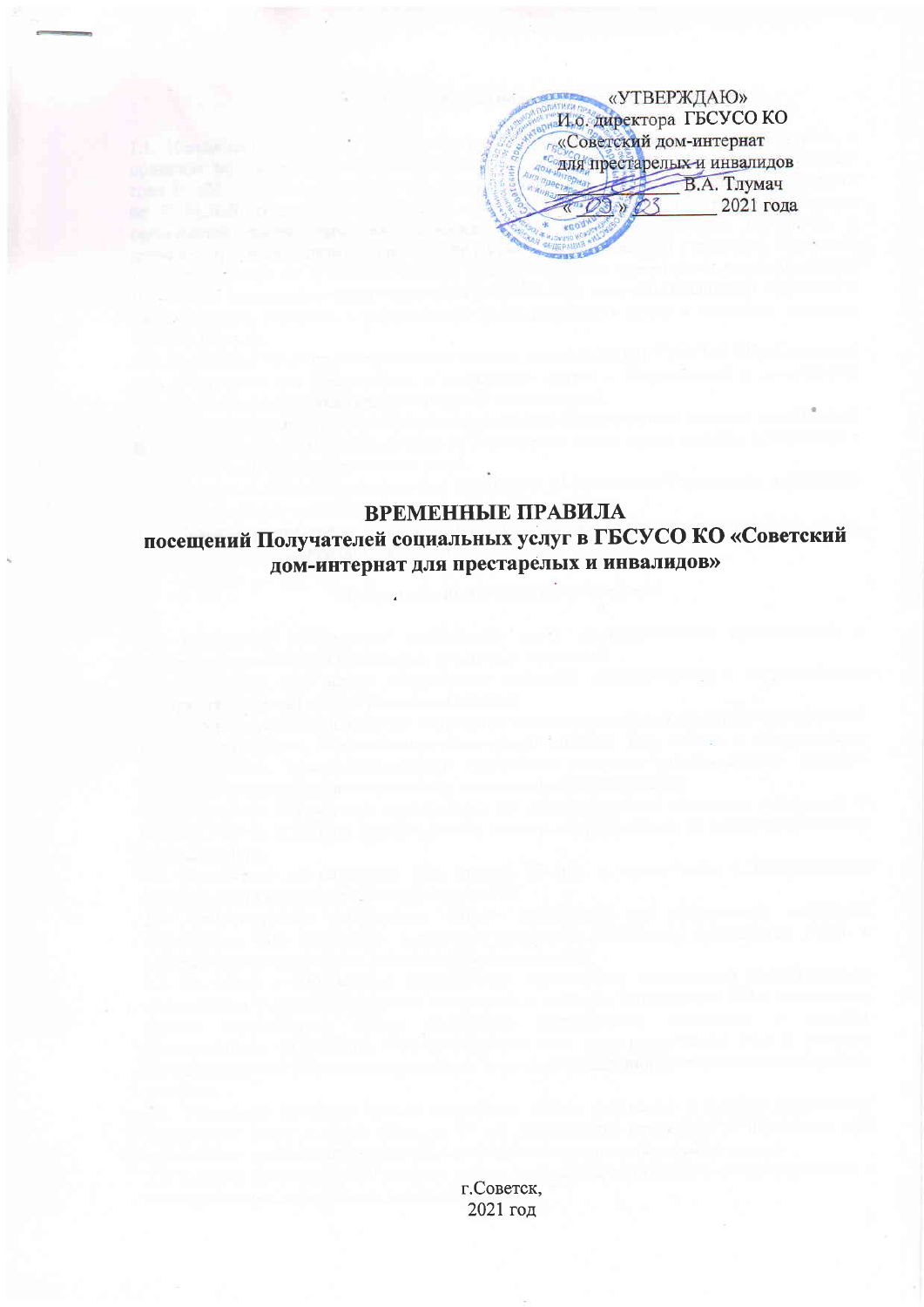## **І.Общие положения**

1.1. Настоящие Временные правила (далее - Правила) разработаны в соответствии с приказом Министерства социальной политики Калининградской области от 17.04.2020 года № 226; письмом Министерства труда и социальной защиты Российской Федерации от 21.04.2020 года № 26-4/10/В-3076 «О временном порядке работы стационарных организаций социального обслуживания в период распространения COVID-19 и рисков»; письмом снижению профилактике  $\mathbf{M}$ мероприятий  $\Pi$ <sup>o</sup> проведении Роспотребнадзора от 17.11.2020 года № 02/23584-2020-23; временными рекомендациями Всемирной организации здравоохранения от 08.01.2021 года «Профилактика инфекций и инфекционный контроль в учреждениях долговременного ухода в контексте вспышки COVID-19» и др.

1.2. Настоящие Правила устанавливают основы взаимодействия ГБСУСО КО «Советский дом - интернат для престарелых и инвалидов» (далее - Учреждение) и посетителей Учреждения из числа родственников, друзей и волонтеров.

1.3. Положения, закрепленные Правилами, являются обязательными для всех посетителей. В случае нарушений положений Правил Учреждение имеет право отказать посетителю в посещении получателя социальных услуг.

1.4. Посетитель обязан ознакомиться с Правилами до посещения Учреждения и обязуется их неукоснительно соблюдать.

1.5. Правила разработаны в целях соблюдения санитарно-эпидемиологических норм, установленных действующим законодательством.

## II. Организация и порядок посещений

2.1. Посещение получателей социальных услуг родственниками производится в специально выделенном помещении вне жилых отделений.

2.2. Посещение для встреч оборудовано кожными антисептиками и медицинскими рециркуляторами для обеззараживания воздуха.

2.3. В помещении обеспечивается социальное дистанцирование посредством специальной расстановки мебели, исключающее физический контакт. Вся мебель и оборудование обрабатываются дизенфицирующими средствами согласно установленного графика обработки и проветривания с ведением соответствующих журналов.

2.4. Посещение Учреждения производится по предварительной записи по телефонам: 8 (40161) 3-58-10; 8 (40161) 3-69-07; или по письму, направленному на электронную почту sdpi39@mail.ru.

2.5. Посетители из категории лиц старше 65 лет, а также лица с хроническими заболеваниями общаются на онлайн - встречах.

2.6. Сопровождение проведения встреч возлагается на социального работника Учреждения того отделения, в котором проживает получатель социальных услуг с которым хотят встретиться. Ведется журнал посещений.

2.7. На входе в Учреждение организована термометрия посетителей бесконтактным термометром с ведением журнала измерений, в котором фиксируется ФИО посетителя, данные термометрии, время проведения термометрии, должность и подпись ответственного сотрудника. При температуре тела посетителя выше 37.0 и наличии любых признаков острых респираторных вирусных заболеваний в посещении может быть отказано.

2.8. Разрешено не более одного посещения одним человеком к одному получателю социальных услуг в сутки. Дети до 14 лет допускаются совместно со взрослыми при соблюдении требований регламента и действующих санитарных правил и норм.

2.9. Встреча возможна до 30 минут с учетом требований социального дистанцирования, с использованием одноразовых масок и перчаток.

 $\overline{2}$